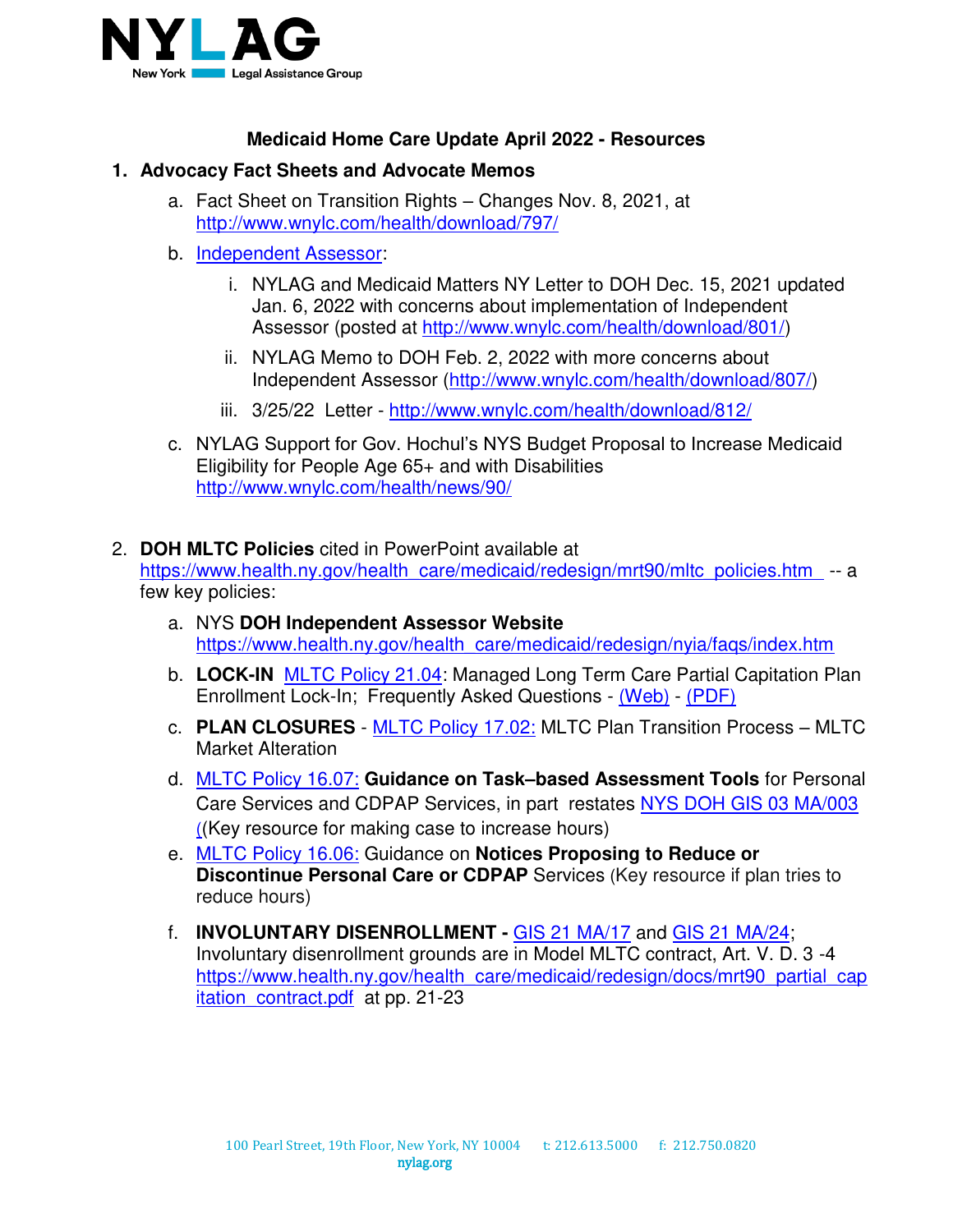- 3. Medicaid Home Care Regulations & Advocacy
	- a. Final amended regulations 18 NYCRR 505.14 and 505.28 adopted Nov 8, 2021 posted with State response to comments at <https://regs.health.ny.gov/regulations/recently-adopted>or direct link

[https://regs.health.ny.gov/sites/default/files/pdf/recently\\_adopted\\_regulations/Per](https://regs.health.ny.gov/sites/default/files/pdf/recently_adopted_regulations/Personal%20Care%20Services%20and%20Consumer%20Directed%20Personal%20Assistance%20Program.pdf) [sonal%20Care%20Services%20and%20Consumer%20Directed%20Personal%2](https://regs.health.ny.gov/sites/default/files/pdf/recently_adopted_regulations/Personal%20Care%20Services%20and%20Consumer%20Directed%20Personal%20Assistance%20Program.pdf) [0Assistance%20Program.pdf](https://regs.health.ny.gov/sites/default/files/pdf/recently_adopted_regulations/Personal%20Care%20Services%20and%20Consumer%20Directed%20Personal%20Assistance%20Program.pdf) 

[21 ADM-04](https://www.health.ny.gov/health_care/medicaid/publications/docs/adm/21adm04.pdf) and [MLTC Policy 21.06:](https://www.health.ny.gov/health_care/medicaid/redesign/mrt90/mltc_policy/docs/2021-12-13_mltc_21-06) Regulatory Changes to PCS and CDPAP Effective November 8, 2021 (PDF)

- b. NYLAG & NYSBA COMMENTS on proposed regs available at <http://www.wnylc.com/health/download/771/>
- 4. NEWS articles continuously updated:
	- a. NYS Budget Medicaid Redesign Team II changes lookback, home care <http://www.wnylc.com/health/news/85/>
	- b. MLTC news -<http://www.wnylc.com/health/news/78/>
	- c. COVID updates -<http://www.wnylc.com/health/news/86/> stay tuned for changes when Public Health Emergency declared to be over [http://www.wnylc.com/health/news/86/#2.%20NYS%20Medicaid%20Policies%20](http://www.wnylc.com/health/news/86/#2.%20NYS%20Medicaid%20Policies%20-%20MOE) [-%20MOE](http://www.wnylc.com/health/news/86/#2.%20NYS%20Medicaid%20Policies%20-%20MOE)
	- d. NYS Budget increases Medicaid limits for Aged/Blind & Disabled <http://www.wnylc.com/health/news/90/>(and MSP incresase)
	- e. Past NYLAG EFLRP newsletters -<http://www.wnylc.com/health/news/68/>
- 5. Other related articles:
	- a. Changes for Medicaid recipients who newly enroll in Medicare "Default Enrollment" <http://www.wnylc.com/health/entry/226/>
	- b. Medicaid Advantage Plus (MAP) New "FIDE" Fair Hearing system (Fully Integrated Dual Eligible) [http://www.wnylc.com/health/entry/225/;](http://www.wnylc.com/health/entry/225/) List of MAP plans by county<http://www.wnylc.com/health/download/784/>
	- c. Special "Varshavsky" fair hearing protections for homebound consumers appealing denial of a home care increase <http://www.wnylc.com/health/entry/228/>
	- d. Best Practices for Medicaid Annual "Renewals" <http://www.wnylc.com/health/entry/227/>- with fact sheet in English & Spanish
	- e. Immediate Need Personal care and CDPAP <http://www.wnylc.com/health/entry/203/>(will be updated with news on Independent assessor when available)
	- f. MLTC Appeals & "Exhaustion" requirement to request plan appeal before fair hearing-<http://www.wnylc.com/health/entry/184/>